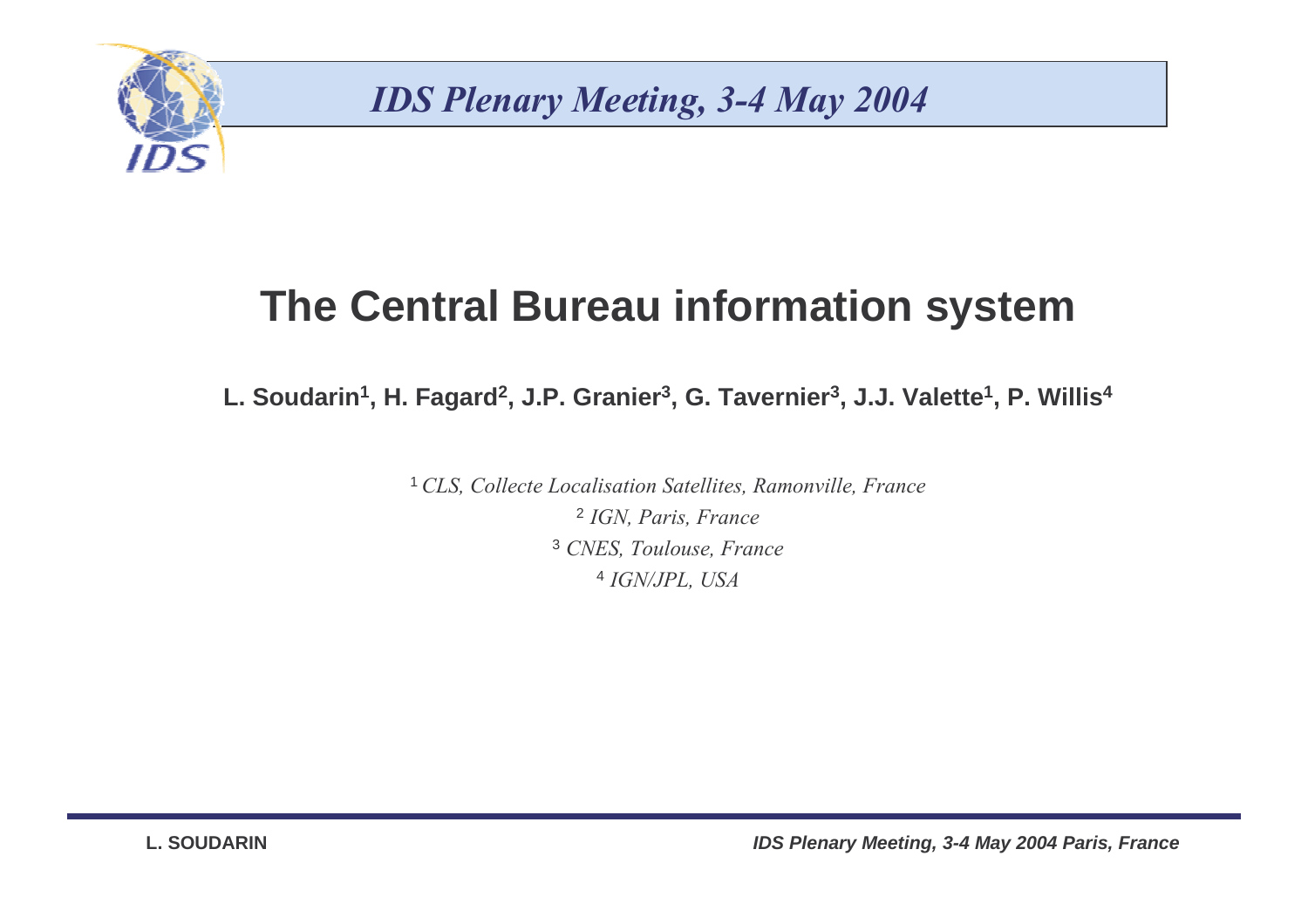## **What kind of information may be found on wich center? (1/2)**

IDS has three data/information centers:

- **CB**: the Central Bureau web and ftp sites at CLS
- **DC**: the Data Center(s): \* CDDIS: web and ftp sites \* IGN: ftp site
- **AC**: the Analysis Coordinator webpage at IGN/LAREG

The baseline storage rules are as follows. .

DC store observational data and products + formats and analysis descriptions.

CB produces/stores/maintains basic information on the DORIS system, including various standard models (satellites, receivers, signal, reference frames, etc). .

AC refers to CB and DC information on the data and modelling, and generates/stores analyses of the products.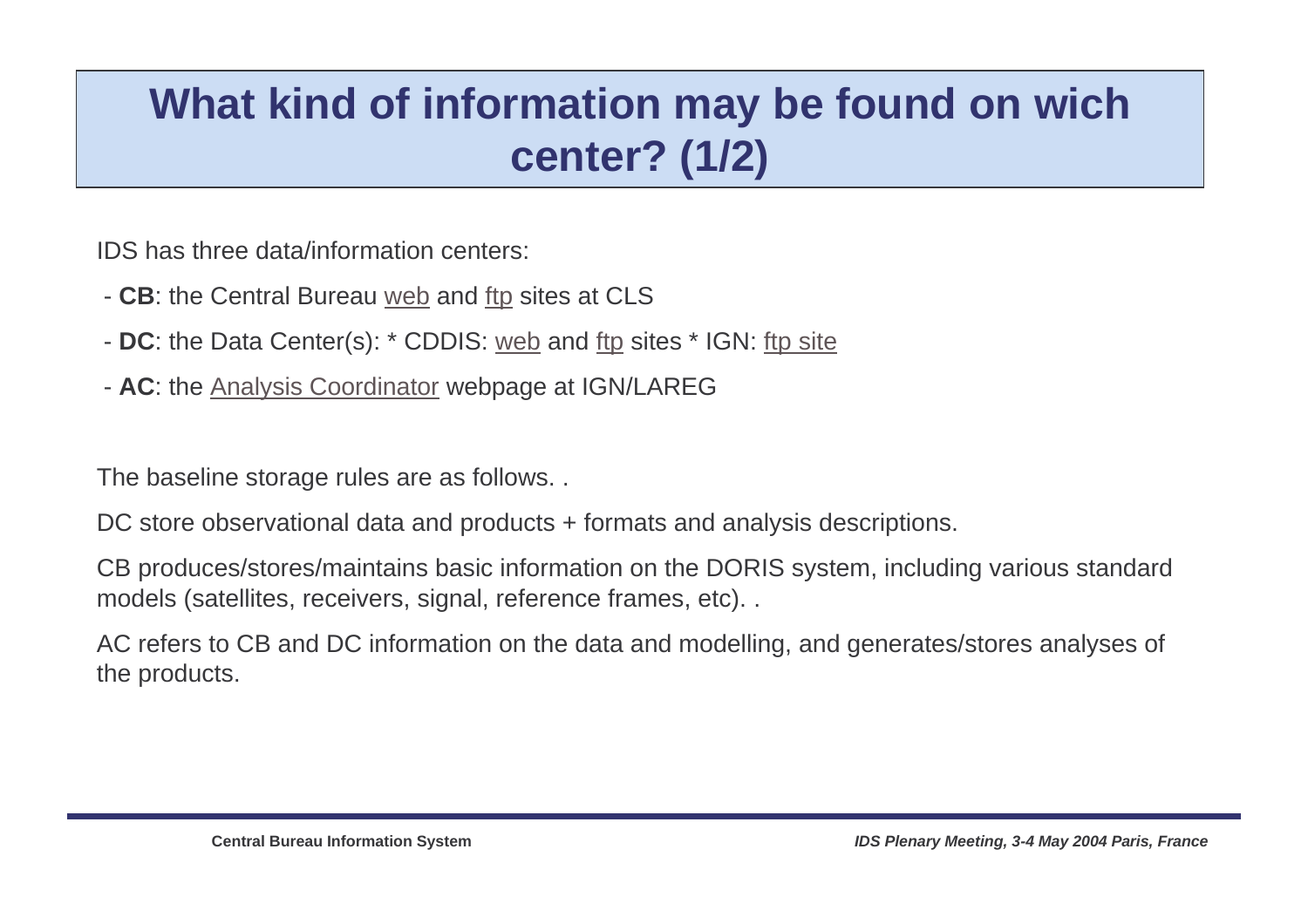## **What kind of information may be found on wich center? (2/2)**

Two criteria are considered for deciding where files are stored/maintained:

- 1. the responsibility on their content and updating,
- 2. the easyness of user access.

Data-directed software is stored and maintained at the CB, analysis-directed sofware is stored/maintained, or made accessible through the AC site.

To avoid information inconsistencies, duplication is minimized. Logical links and cross referencing between the three types of information centers is systematically used.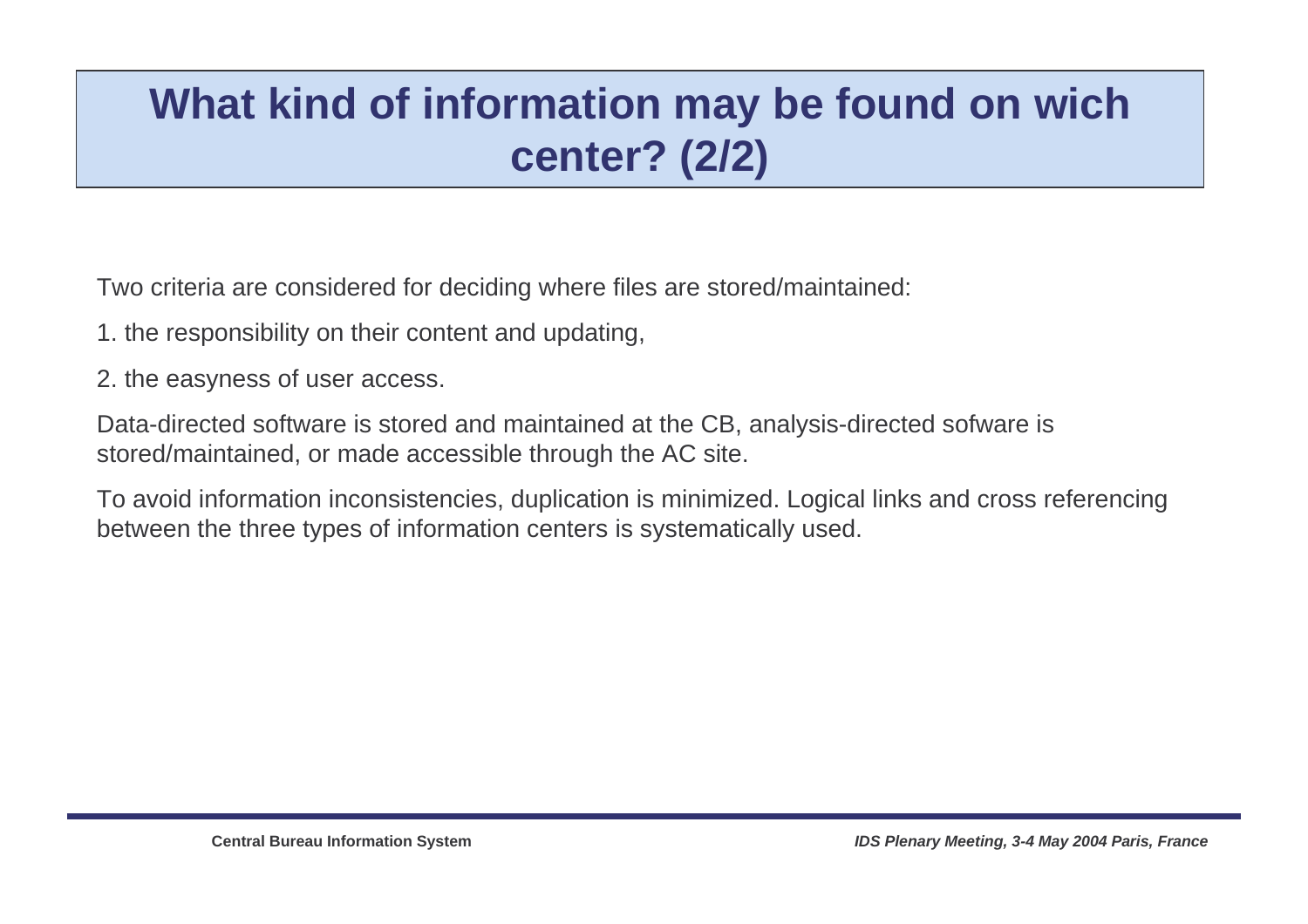## **BASIC INFOftp://ftp.cls.fr/pub/ids**

The IDS ftp server gives basic information on the DORIS system. The information is:

•centers : presentation and analysis strategy of the ACs•data : format description 1.0 and 2.1 •dorimails : archive of the text files and index •products : format of eop, geoc, snx, sp1,stcd •satellites : macromodel, nominal attitude model, maneuver history, arcs/cycles calendar with maneuver types

•stations : ties, colocations, host agencies, ITRF2000, antennas description, Jason visibility

Mirror at CDDIS: ftp://cddisa.gsfc.nasa.gov/pub/doris/cb\_mirror/

#### Current directory is /pub/ids

| to higher level directory |  |  |                                    |
|---------------------------|--|--|------------------------------------|
| centers/                  |  |  | Tue Jan 7 00:00:00 2003 Directory  |
| data/a/                   |  |  | Fri Feb 14 00:00:00 2003 Directory |
| dorismail/                |  |  | Wed Apr 28 16:27:00 2004 Directory |
| products/                 |  |  | Tue Jan 7 00:00:00 2003 Directory  |
| satellites/               |  |  | Wed Apr 21 13:36:00 2004 Directory |
| stations/                 |  |  | Mon Apr 19 08:04:00 2004 Directory |

> Click **Basic info** on the IDS web site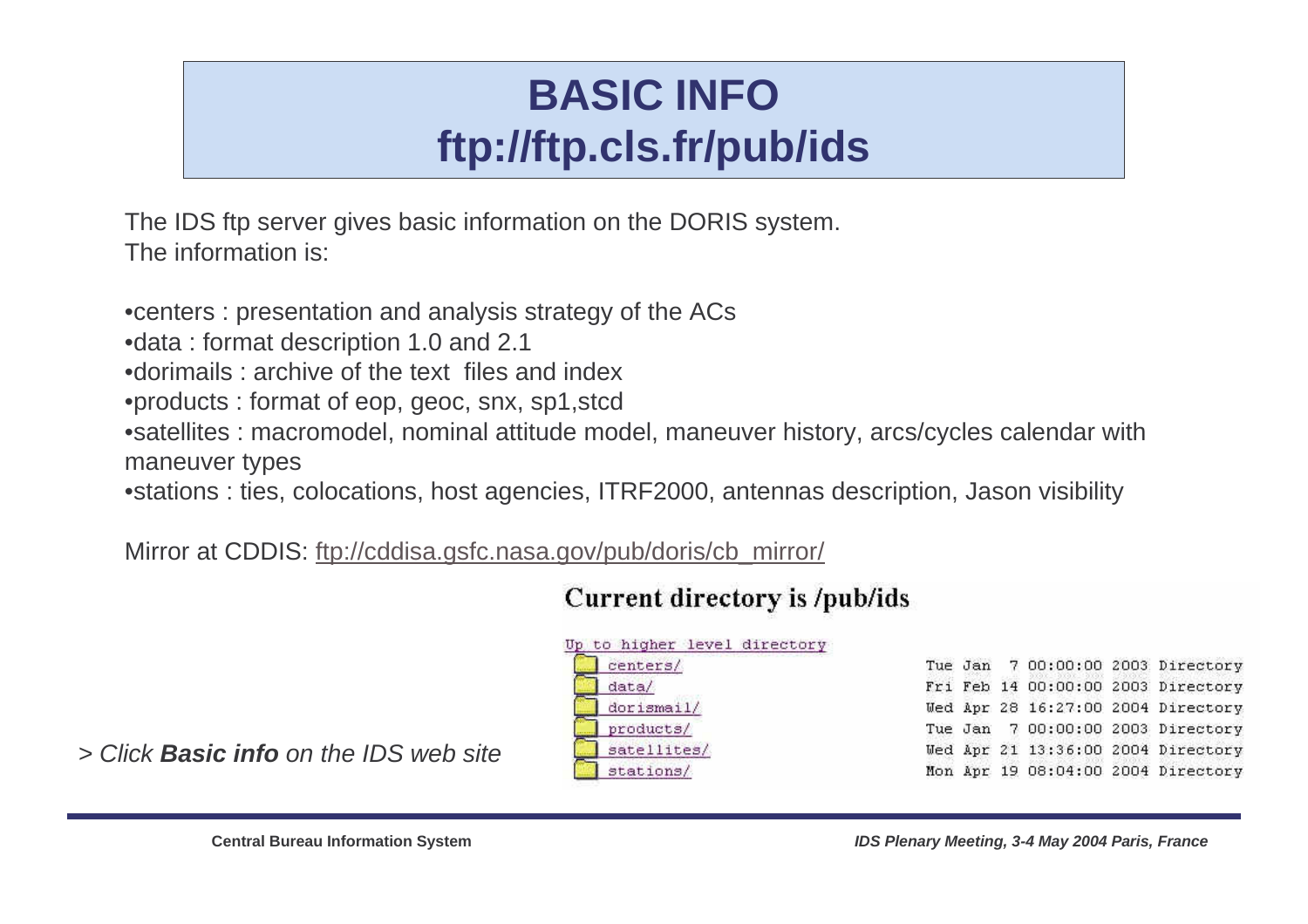## **IDS web sitehttp://ids.cls/fr**

The IDS web site gives general information on the Service.

•IDS organization, terms of reference, call for participationContacts and links

•Documents, bibliography, meeting presentationsFAQ

- •Site logs (new presentation in preparation)
- •System events
- •Access to coordinate time series(update in preparation)
- •Links to the other information servers.

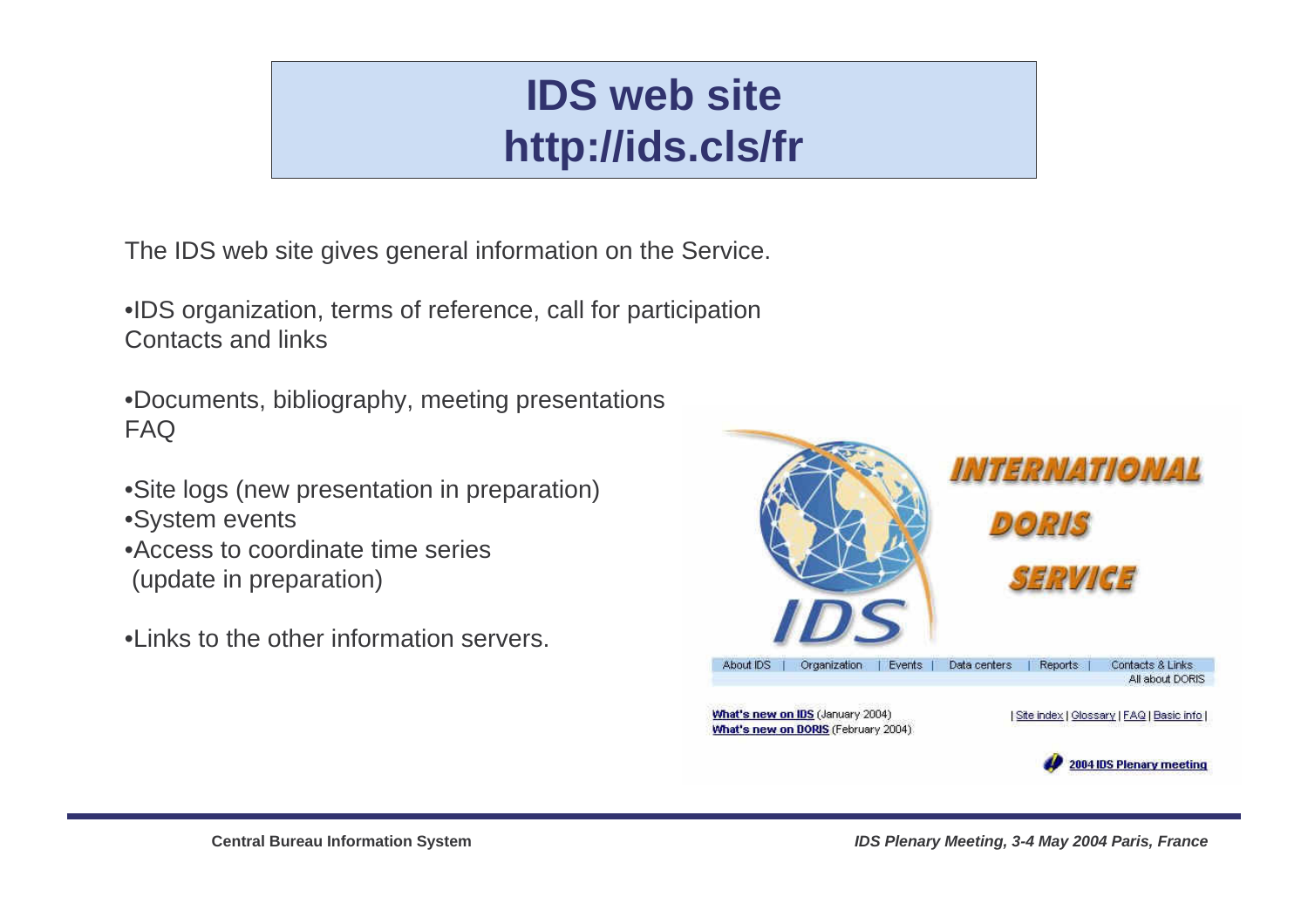## **IDS web sitehttp://ids.cls/fr**



 $\mathbb{Z}$ Incomplete log file

**IDS Plenary Meeting, 3-4 May 2004 Paris, France**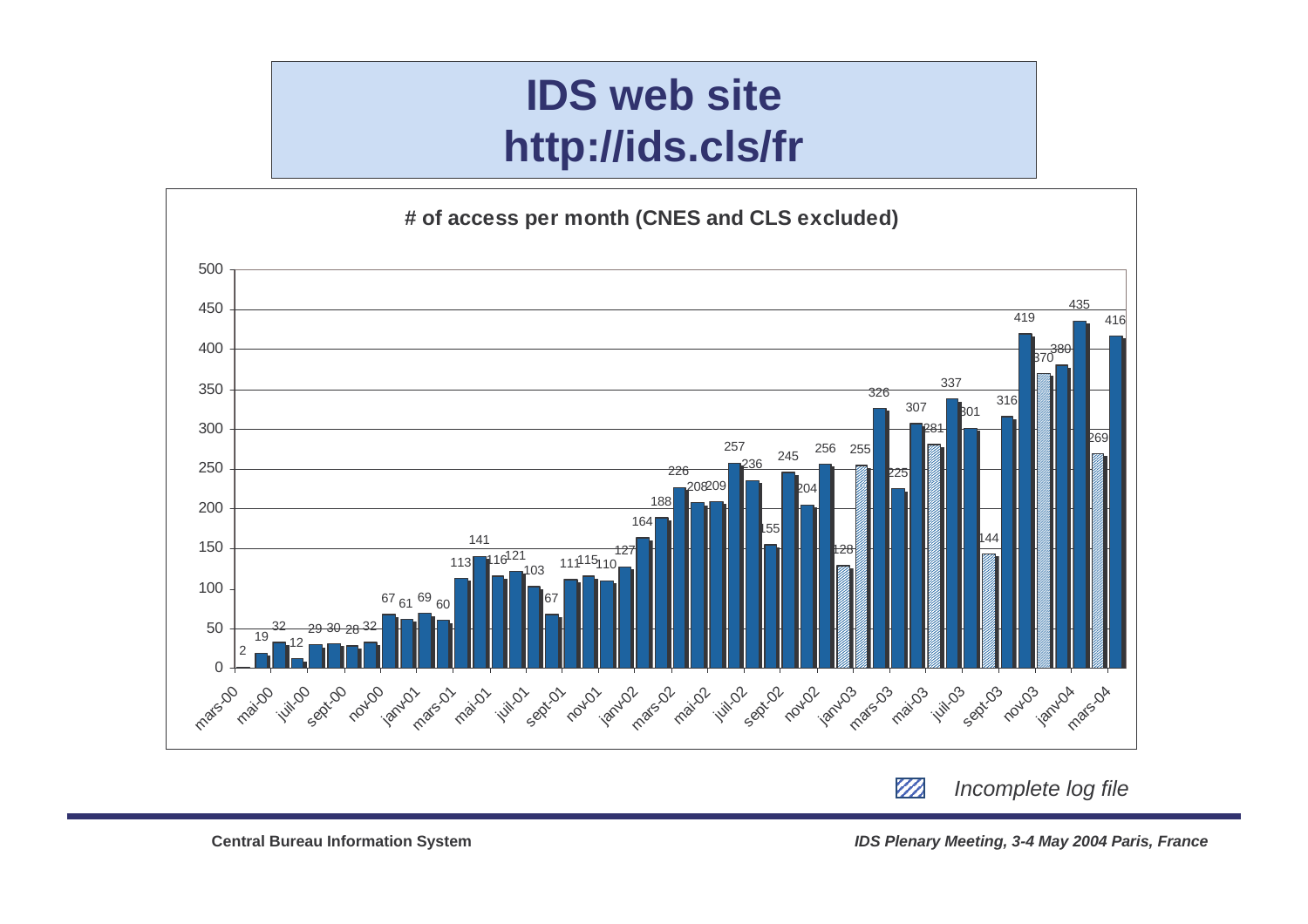## **New site log page in preparation**

Objective: (all) the information of one site on one page

**Djibouti - Doris Station** 



**Central Bureau Information System**

**IDS Plenary Meeting, 3-4 May 2004 Paris, France**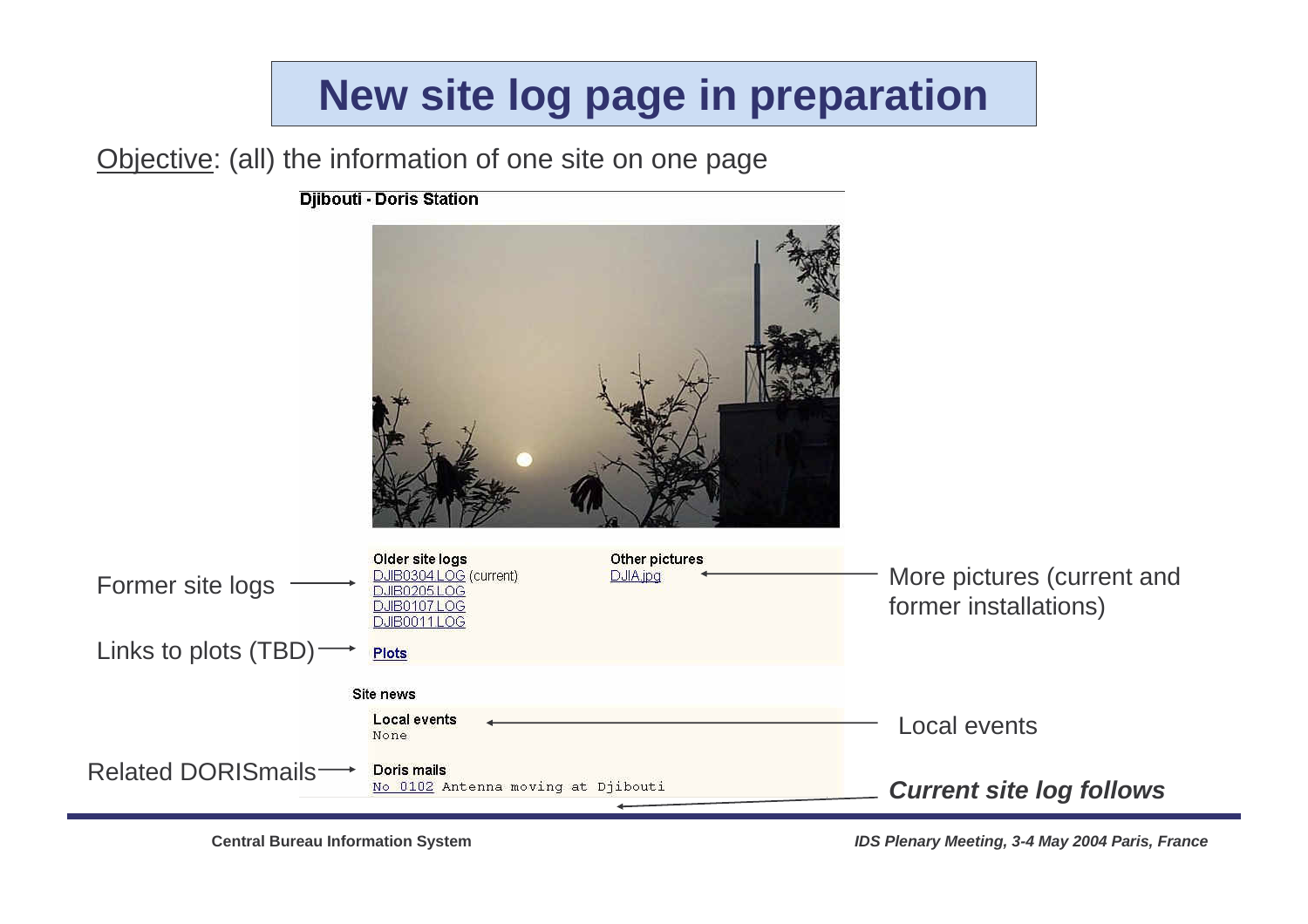### **Time series interface**

Objective: to give acces to some time series

Files (plots (gif) and data (stcd)) will be stored on one ftp site.



#### Possible presentation (TBD):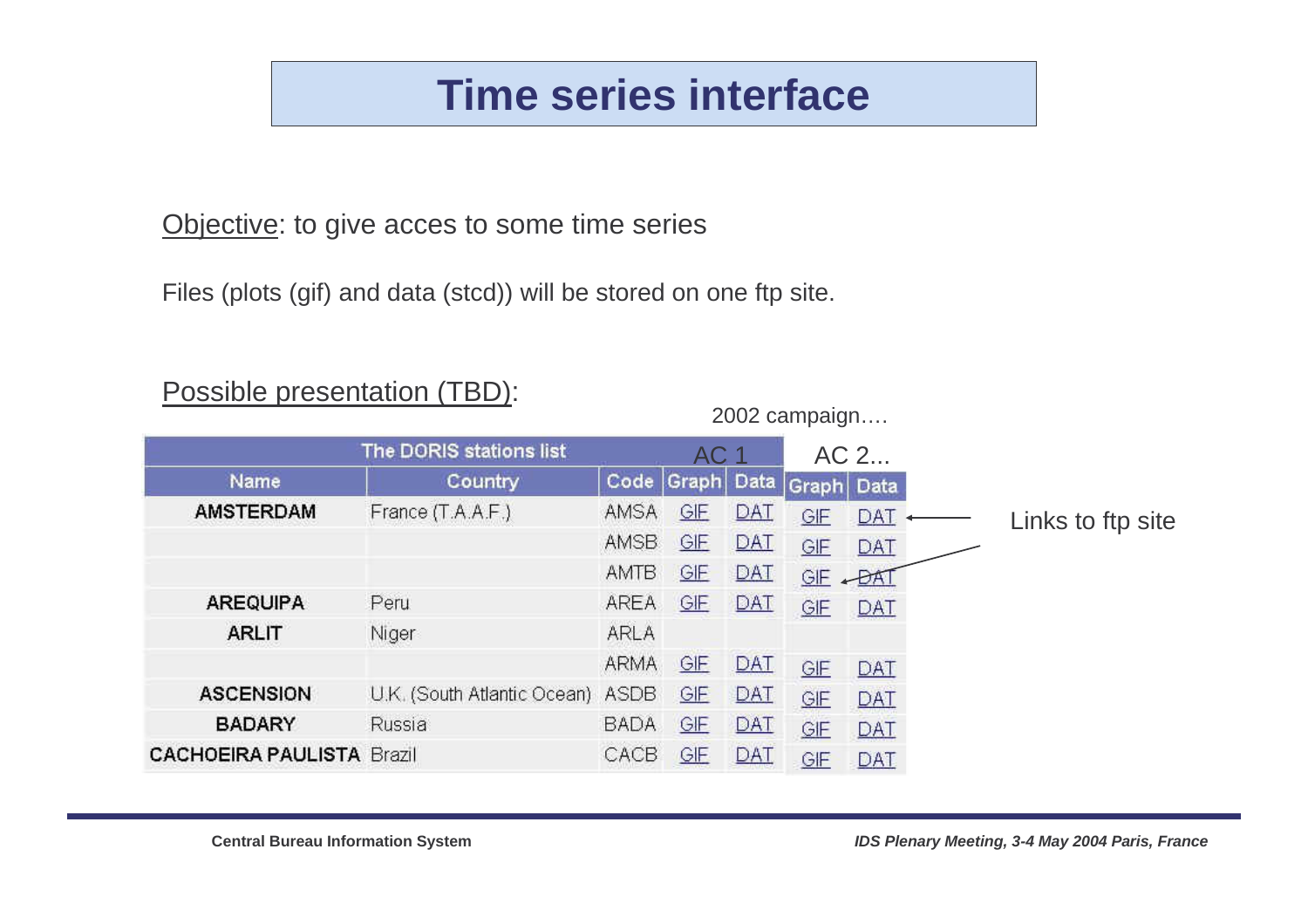# **DORIS web sitehttp://www.jason.oceanobs.com/html/doris/**

#### The DORIS web site presents the system: principle, applications.

Technical information to be added.



> Click **All about DORIS / Official DORIS web site** on the IDS web site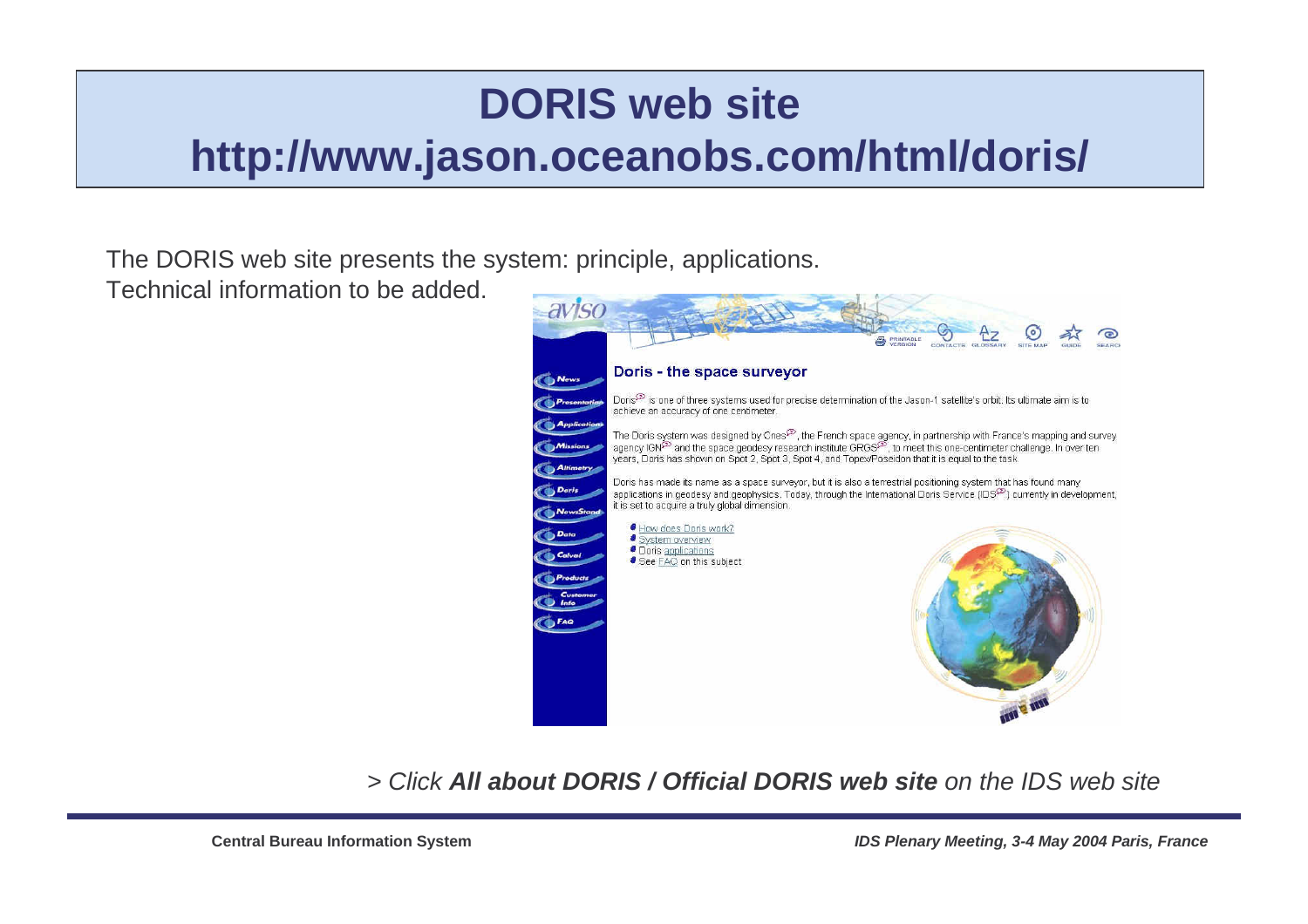## **DORISmail systemhttp://list.ensg.ign.fr/wws/arc/dorismail**

The DORISmail system is used to distribute messages of general interest to the users' community(160 subscribers).

The messages concern:

Network evolution: installation, renovation… Data delivery: lack of data, maneuver files Satellite status

Status of the Data centers

Meeting announcements

Calls for participation

…

Product delivery by Analysis Centers



The mails are also available on text format on the IDS ftp site

> Click **Reports / DORISmail** on the IDS web site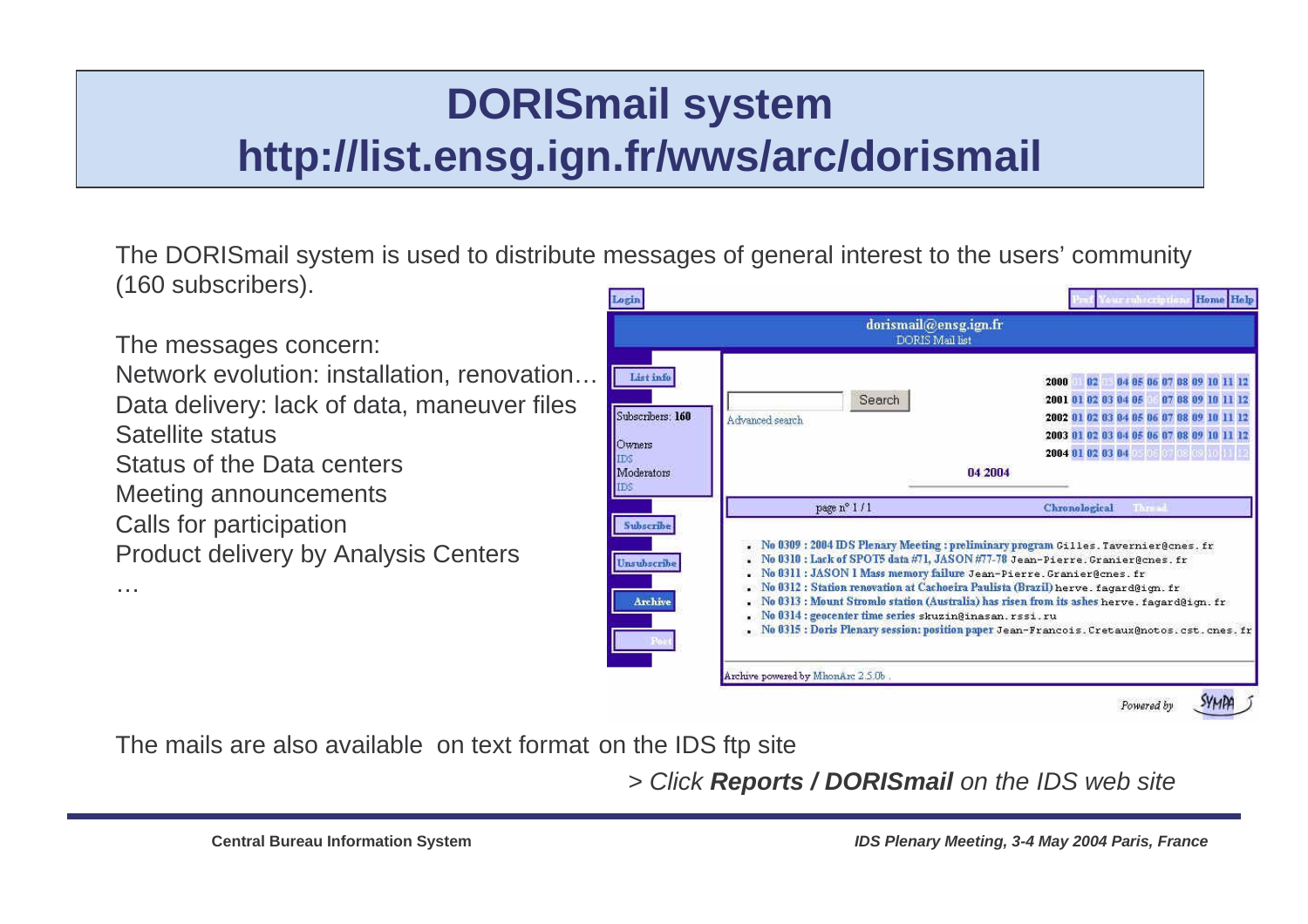### **DORISmail systemhttp://list.ensg.ign.fr/wws/arc/dorismail**



May 1996: start of the DORISmail service (IGN) July 1999: start ot the DORIS Pilot ExperimentJuly 2003: start of the IDS

319 mails at 27 april 2004